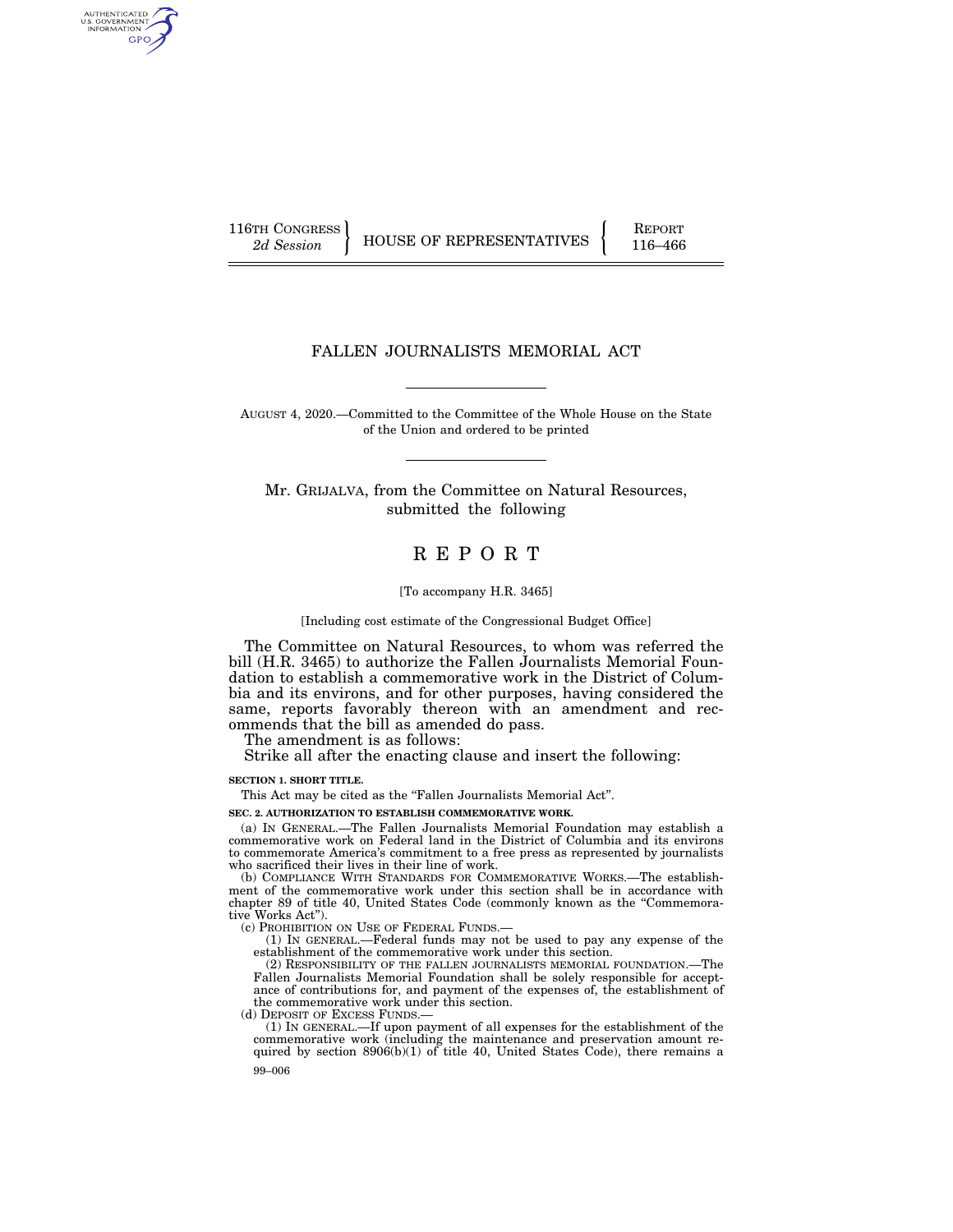balance of funds received for the establishment of the commemorative work, the Fallen Journalists Memorial Foundation shall transmit the amount of the balance to the Secretary of the Interior for deposit in the account provided for in section 8906(b)(3) of title 40, United States Code.

(2) ON EXPIRATION OF AUTHORITY.—If upon expiration of the authority for the commemorative work under section 8903(e) of title 40, United States Code, there remains a balance of funds received for the establishment of the commemorative work, the Fallen Journalists Memorial Foundation shall transmit the amount of the balance to a separate account with the National Park Foundation for memorials, to be available to the Secretary of the Interior or Administrator (as appropriate) following the process provided in section 8906(b)(4) of title 40, United States Code, for accounts established under section 8906(b)(2) or (3) of title 40, United States Code.

#### PURPOSE OF THE BILL

The purpose of H.R. 3465 is to authorize the Fallen Journalists Memorial Foundation to establish a commemorative work in the District of Columbia and its environs, and for other purposes.

#### BACKGROUND AND NEED FOR LEGISLATION

According to the Newseum, at least 2,355 reporters, photographers, and broadcasters have died while covering events around the world, including 159 from the United States.<sup>1</sup> On June 28, 2018, the U.S. saw the deadliest attack on journalists in our country's modern history when five Capital Gazette employees were killed in their Annapolis, Maryland newsroom.

To commemorate America's commitment to a free press as represented by journalists who sacrificed their lives in their line of work, H.R. 3465 would authorize the Fallen Journalists Memorial Foundation to establish a commemorative work on federal land in the District of Columbia and its environs. The memorial would "pay tribute to the reporters, photojournalists, producers, editors and others who have died while performing their jobs as journalists."<sup>2</sup> The legislation stipulates that the monument would be established in accordance with the Commemorative Works Act and without the use of federal funds.

#### COMMITTEE ACTION

H.R. 3465 was introduced on June 25, 2019, by Representative Grace Napolitano (D–CA). The bill was referred solely to the Committee on Natural Resources, and within the Committee to the Subcommittee on National Parks, Forests, and Public Lands. On December 4, 2019, the Subcommittee held a hearing on the bill. On January 15, 2020, the Natural Resources Committee met to consider the bill. The Subcommittee was discharged by unanimous consent. Chair Raúl M. Grijalva (D–AZ) offered an amendment in the nature of a substitute. Chair Grijalva offered an amendment designated Grijalva #1 to the amendment in the nature of a substitute. The amendment was agreed to by unanimous consent. The amendment in the nature of a substitute offered by Chair Grijalva, as amended, was agreed to by unanimous consent. The bill, as amended, was adopted and ordered favorably reported to the House of Representatives by unanimous consent.

<sup>1</sup>*Journalists Memorial*, NEWSEUM, https://www.newseum.org/exhibits/online/journalistsmemorial/ (last visited July 31, 2020).<br><sup>2</sup> *About*, FALLEN JOURNALISTS MEMORIAL FOUNDATION, https://www.fallenjournalists.org/about/

<sup>(</sup>last visited July 31, 2020).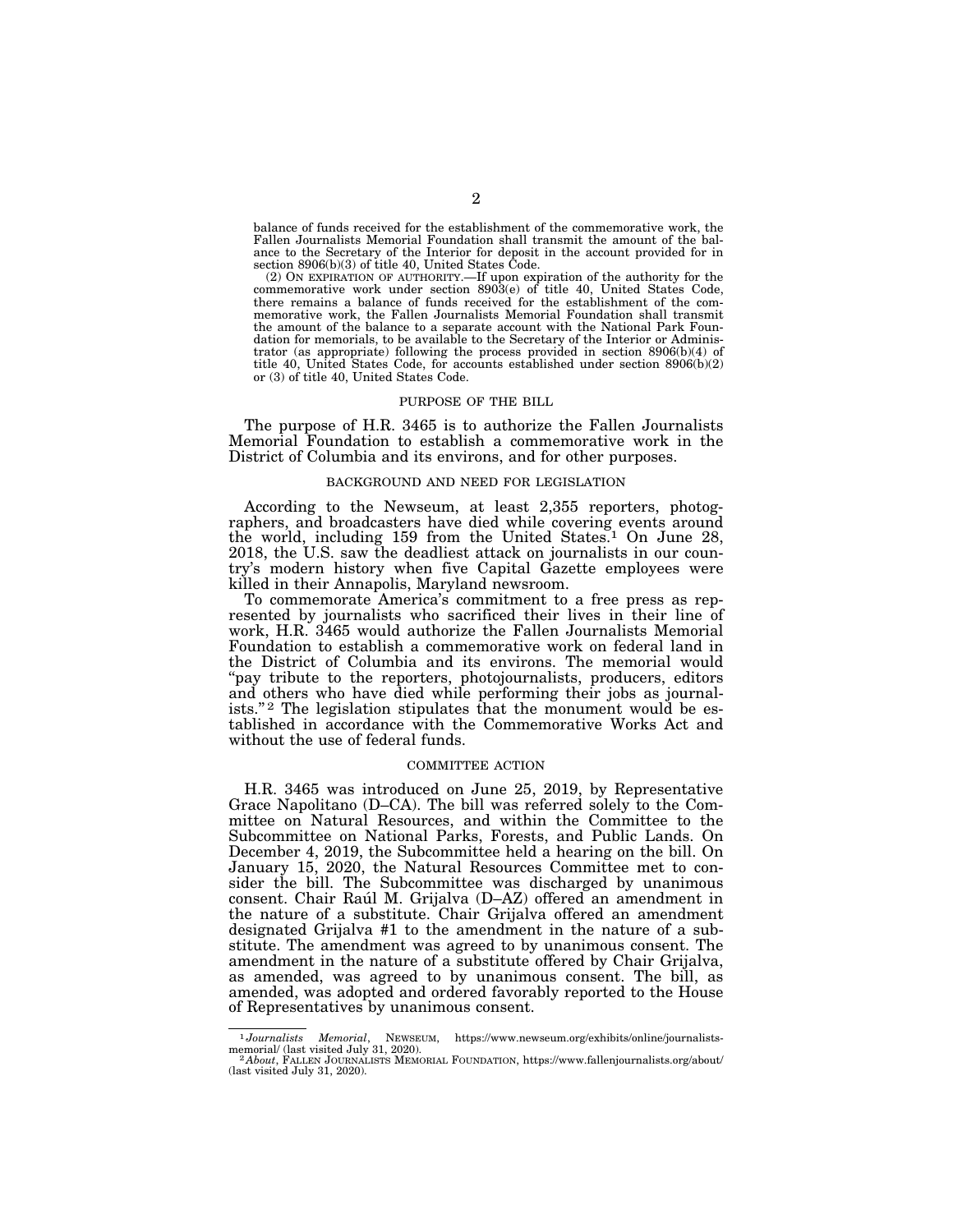### HEARINGS

For the purposes of section 103(i) of H. Res. 6 of the 116th Congress—the following hearing was used to develop or consider H.R. 3465: legislative hearing by the Subcommittee on National Parks, Forests, and Public Lands held on December 4, 2019.

#### COMMITTEE OVERSIGHT FINDINGS AND RECOMMENDATIONS

Regarding clause  $2(b)(1)$  of rule X and clause  $3(c)(1)$  of rule XIII of the Rules of the House of Representatives, the Committee on Natural Resources' oversight findings and recommendations are reflected in the body of this report.

### COMPLIANCE WITH HOUSE RULE XIII AND CONGRESSIONAL BUDGET **ACT**

1. *Cost of Legislation and the Congressional Budget Act*. With respect to the requirements of clause  $3(c)(2)$  and  $(3)$  of rule XIII of the Rules of the House of Representatives and sections 308(a) and 402 of the Congressional Budget Act of 1974, the Committee has received the following estimate for the bill from the Director of the Congressional Budget Office:

### U.S. CONGRESS, CONGRESSIONAL BUDGET OFFICE, *Washington, DC, February 12, 2020.*

Hon. RAÚL M. GRIJALVA,

*Chairman, Committee on Natural Resources,* 

*House of Representatives, Washington, DC.* 

DEAR MR. CHAIRMAN: The Congressional Budget Office has prepared the enclosed cost estimate for H.R. 3465, the Fallen Journalists Memorial Act of 2019.

If you wish further details on this estimate, we will be pleased to provide them. The CBO staff contact is David Hughes. Sincerely,

PHILLIP L. SWAGEL,<br>*Director.* 

Enclosure.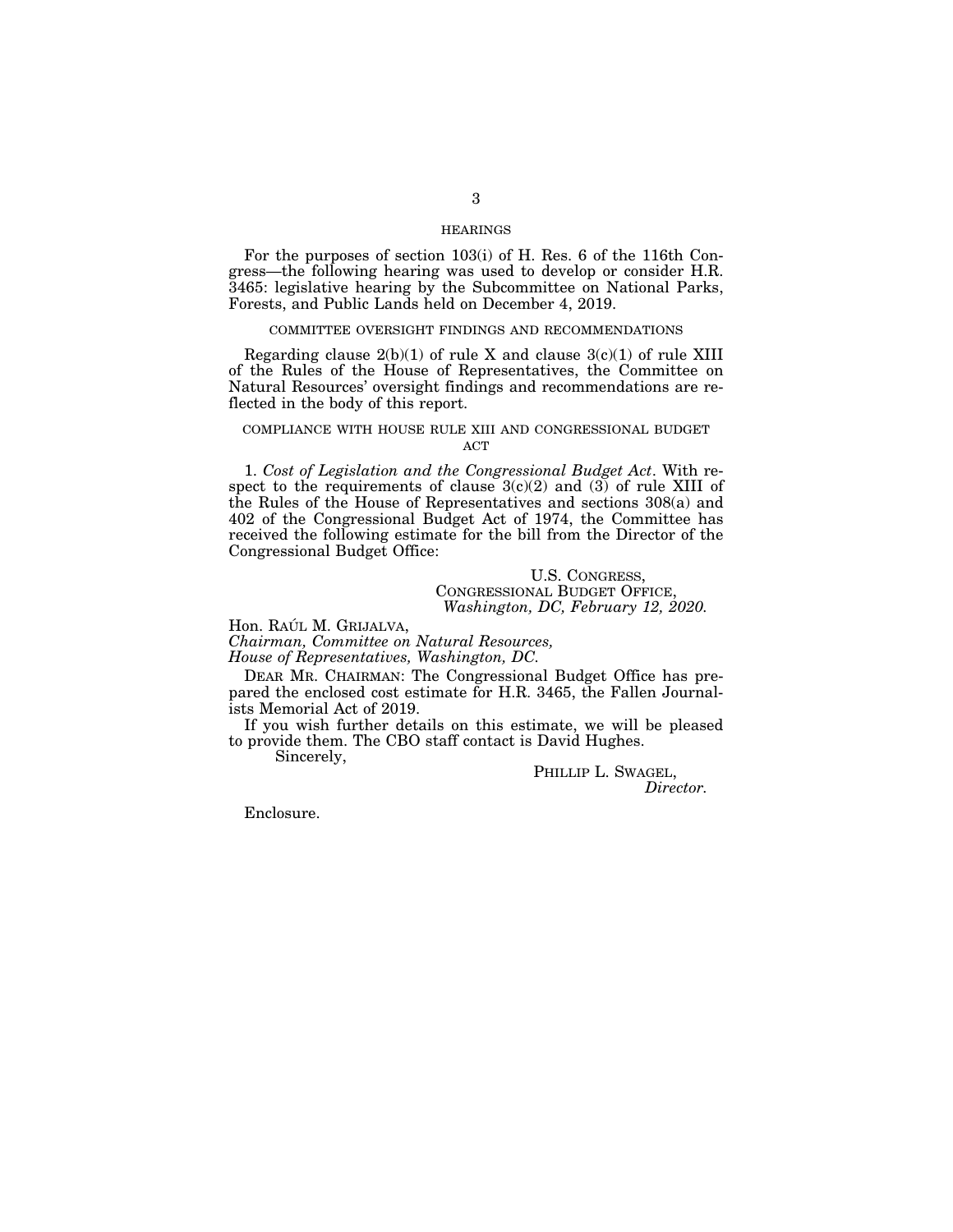|                                                                        |      | As ordered reported by the House Committee on Natural Resources on January 15, 2020 |               |
|------------------------------------------------------------------------|------|-------------------------------------------------------------------------------------|---------------|
| By Fiscal Year, Millions of Dollars                                    | 2020 | 2020-2025                                                                           | 2020-2030     |
| Direct Spending (Outlays)                                              |      |                                                                                     |               |
| Revenues                                                               | 0    | ٥                                                                                   | o             |
| Increase or Decrease (-)<br>in the Deficit                             |      | $\bullet$                                                                           | ٠             |
| <b>Spending Subject to</b><br><b>Appropriation (Outlays)</b>           | o    | 0                                                                                   | not estimated |
| Statutory pay-as-you-go<br>procedures apply?                           | Yes  | <b>Mandate Effects</b>                                                              |               |
| Increases on-budget deficits in any<br>of the four consecutive 10-year | No   | Contains intergovernmental mandate?                                                 | No            |
| periods beginning in 2031?                                             |      | Contains private-sector mandate?                                                    | No            |

H.R. 3465 would authorize the nonprofit Fallen Journalists Memorial Foundation to establish a commemorative work in or near Washington, D.C. The bill would prohibit the use of federal funds to establish the memorial.

The project would be subject to the provisions of the Commemorative Works Act. Under that act, any entity that receives a construction permit for a commemorative work must also donate an amount equal to 10 percent of the memorial's estimated cost of construction to the National Park Foundation, a nonprofit organization whose subsequent donations to the National Park Service are recorded on the budget. That donation and any project funds remaining after construction would be available for maintenance of the memorial without further appropriation.

Based on the experiences of similar projects, CBO expects that any amounts collected by the federal government for maintenance of the monument would not be received for several years and would be offset by expenditure soon thereafter. Thus, CBO estimates that the legislation's net effect on direct spending would be negligible.

The CBO staff contact for this estimate is David Hughes. The estimate was reviewed by H. Samuel Papenfuss, Deputy Director of Budget Analysis.

2. *General Performance Goals and Objectives.* As required by clause  $3(c)(4)$  of rule XIII, the general performance goals and objectives of this bill are to authorize the Fallen Journalists Memorial Foundation to establish a commemorative work in the District of Columbia and its environs, and for other purposes.

### EARMARK STATEMENT

This bill does not contain any Congressional earmarks, limited tax benefits, or limited tariff benefits as defined under clause  $9(e)$ ,  $9(f)$ , and  $9(g)$  of rule XXI of the Rules of the House of Representatives.

### UNFUNDED MANDATES REFORM ACT STATEMENT

This bill contains no unfunded mandates.